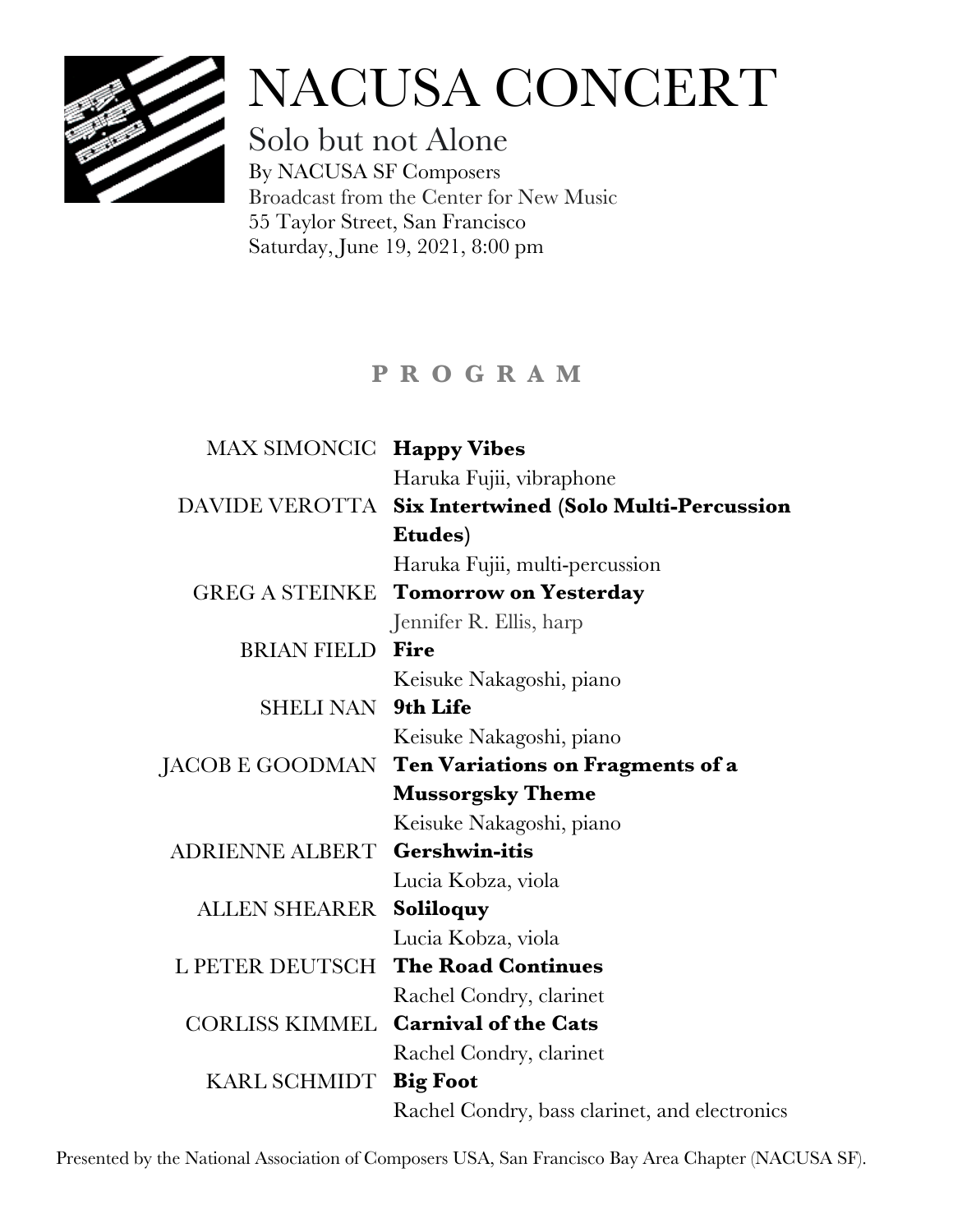#### **PLAYERS**

Multi-percussionist **Haruka Fujii** has won international acclaim for her interpretation of contemporary music, having commissioned and performed numerous premiere works from luminary living composers. She has appeared as a soloist with major orchestras including the San Fransisco Symphony, Munich Philharmonic, Sydney Symphony Orchestra, Orchestra Nationale de Lyon, and the NHK Symphony Orchestra. Haruka is an artist of the Grammy Award-winning Silk Road Ensemble founded by Yo-Yo Ma, also a member of the historical new music group San Francisco Contemporary Players, and a founder and member of Utari Percussion Duo with her sisiter Rika Fujii. Her solo recording *Ingredients* is available at New Focus Recordings. Please visit www.harukafujii.com for more information.

Committed to pushing the boundaries of harp performance, **Jennifer R. Ellis** (D.M.A. University of Michigan, M.M. Cleveland Institute of Music, B.M. Oberlin) has performed over ninety premieres. She embraces firsts; she was the first harpist to be a U.S. State Department One Beat Fellow a University of Michigan Engaged Pedagogy Fellow, and the first harpist to attend Bang on a Can, Fresh Inc., and Splice summer festivals. She received the Alice Chalifoux Prize, Rackham Centennial and Graduate fellowships, and AT&T Foundation scholarships. Her love for innovative new music has led her to serve as a featured performer for the Festival of New American Music, Sound of Late, Spitting Image Collective, and Kerrytown Edgefest. She currently teaches at Mills College and the San Francisco Conservatory of Music.

**Keisuke Nakagoshi** has received training from Emanuel Ax, Gilbert Kalish, Menahem Pressler and Paul Hersh and he has performed concert stages across the United States including the Kennedy Center, Carnegie Hall and Hollywood Bowl. In 2014, he made a solo debut with San Francisco Symphony on Ingvar Lidholm's Poesis with Herbert Blomstedt conducting. Keisuke and Swiss pianist Eva-Maria Zimmermann formed a piano duet, ZOFO and their first CD was nominated for Grammy award for best chamber music/small ensemble in 2013. Aside from ZOFO, Mr. Nakagoshi is a pianist in residence at the San Francisco Conservatory of Music, and also he serves as pianist in the production team for Opera Parallèle.

**Lucia Kobza** received her Bachelor's and Master's degrees from the Hochschule der Künste Bern, Switzerland, with distinction. After meeting Professor Ida Bieler during the Gustav Mahler Youth Orchestra Academy, Lucia moved to the United States to study with her at University of North Carolina School of the Arts. During her studies, Lucia was honored with the UNCSA Graduate Excellence in Performance Award, both for her Master's degree and Professional Artist Certificate. Lucia is in the final stages of her Doctorate of Musical Arts degree at Stony Brook University in New York. She is pursuing a double major in violin and viola performance with violinist Philip Setzer and violist Lawrence Dutton, both members of the Emerson String Quartet. As a member of the Steinem Quartet Lucia was honored to be chosen to participate in Philip Setzer's String Quartet Intensive as well as the Emerson String Quartet Institute. In 2019 Lucia joined the San Francisco based Friction Quartet. Lucia has held leadership positions in several orchestras, including the Greensboro Symphony and the Western Piedmont Symphony. Lucia was First Prize winner of the MANC Competition, NC ASTA Competition, UNCSA Concerto Competition, Elizabeth Harper Vaughn Concerto Competition, and was the Audience Choice Award Winner in the Rosen-Schaffel Competition. As a soloist she had the opportunity to perform with the UNCSA Symphony, Western Piedmont Symphony and the Symphony of the Mountains.

**Rachel Condry** is a clarinetist, improviser, educator and Deep Listening practitioner. A flexible and active performer, she takes a special interest in new and creative music. In recent years, Rachel has performed with such diverse ensembles as the Nathan Clevenger Group, The Matt Small Chamber Ensemble, Gestaltish, The Luna Ensemble, SFCCO and the Golden Gate Park Band. She recently relocated from the Oakland, CA to the Hudson Valley in New York where her family plans to establish an intentional community and retreat center that combines permaculture design with Deep Listening practices. She holds an MFA from Mills College in Oakland and both a BA and BM from Oberlin College and Conservatory.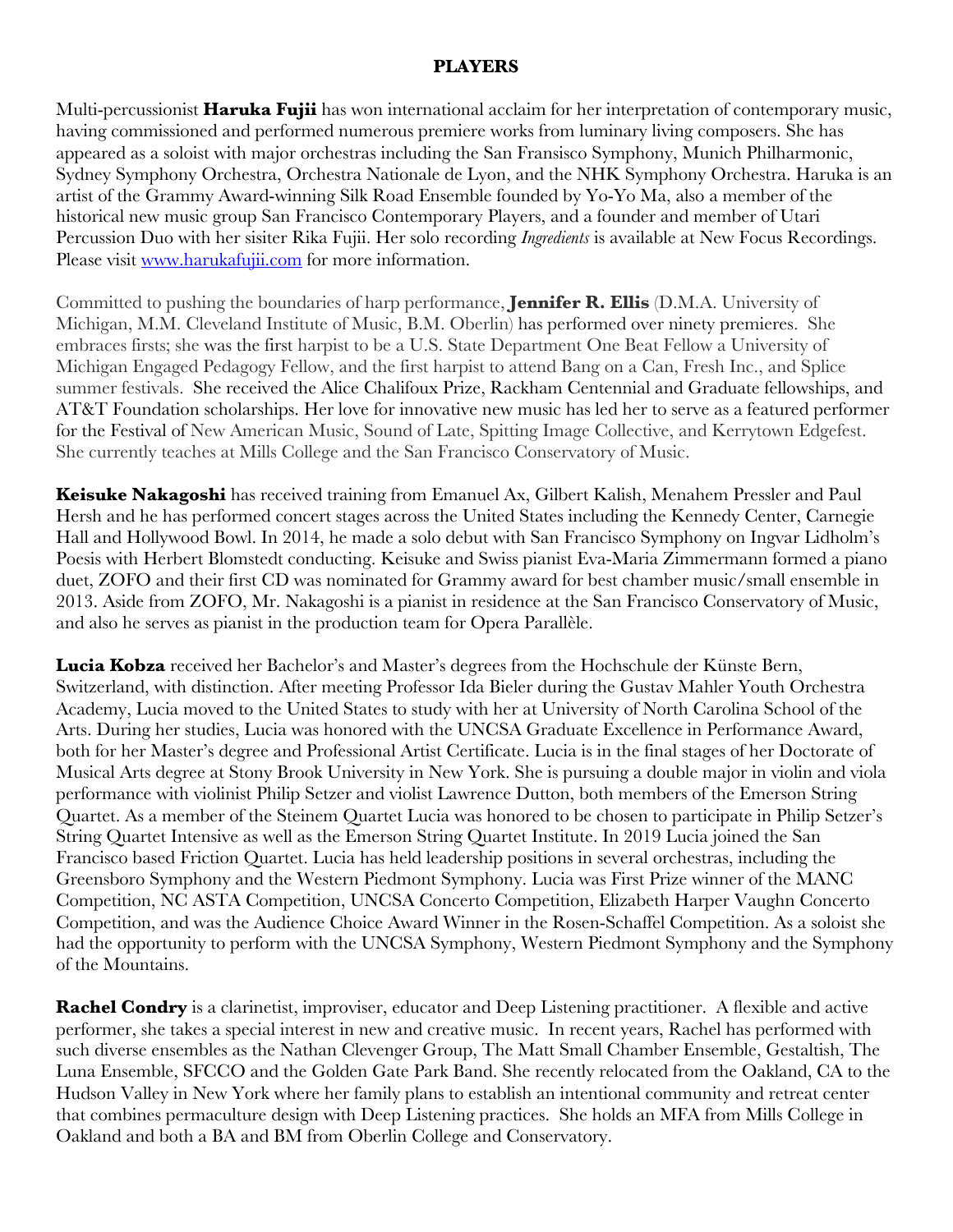#### **COMPOSERS**

**Max Simončič**. *Born February 2, 1945 Postojna, Slovenia.* Composer of international repute, Max's music has been performed throughout the United States and in Europe. He began composing short pieces at age 8, and has continued writing music for the past 67 years. Locally, Max Simončič has received commissions from the Zion Lutheran Chamber Orchestra, Stockton Symphony, and Valley Community Orchestra. Other commissions included the Michigan Philharmonic, San Francisco Symphony's Bay Brass, San Francisco Symphony Saxophone Quartet, Adelphi Chamber Orchestra of New Jersey, Flexible Symphony of New York City, and Concerto for Marimba and Symphonic Band premiered at Carnegie Hall, Greenwich Symphony plus numerous other ensembles. Max's work, Fanfare for a Grand Occasion, was recently performed by the Stockton Symphony during their Sister City Program. His most recent work, a Jazz fusion piano concerto received its premiere January 2020. Max's greatest joy is spending time with his wife Sara, and his children.

**Davide Verotta** was born (1958) in an Italian town close to Milano and moved to San Francisco (SF) in his late twenties. He studied piano at the Milano and SF conservatories and SF State University, and composition at SFSU (M.A.) and the University of California at Davis (Ph.D. program). Professor, now emeritus, of Bioengineering and Biostatistics at UCSF for three decades, he has been active in the new music scene in SF as a pianist and a composer for twenty years. He teaches piano and composition at the CMC in SF and privately. The recipient of multiple international composition awards and local commissions, during the oddly productive 2020/2021 pandemic he composed three string quartets; a piano quartet, trio and duo; a wind quintet; solo works for cello, percussion and piano, and is finishing a song cycle. For more information, please visit www.davideverotta.com.

**Six Intertwined** (Solo Multi-Percussion Etudes) is a composition that showcases the expressive range and wide variety of texture offered by the mix of vibraphone and unpitched instruments. The inspiration for the piece comes from Olivier Messiaen "collage" techniques, in particular the *Regard du Silence*, from his *Vingt Regards*, that also provides the theme of the first etude. The first etude is a strict four voices rhythmic canon, while the other etudes are in free form. They are broken down, mixed with sections of the first, and reassembled as if one were to form a collage. The piece, a set of etudes, does not have a programmatic intent.

Dr. **Greg A Steinke** is retired, former Joseph Naumes Endowed Chair of Music/Art and Associate Dean of Undergraduate Studies, Marylhurst University, Marylhurst, Oregon; Associate Director, Ernest Bloch Music Festival ('93–97) and Director, Composers Symposium ('90–97) (Newport, OR); served as the National Chairman of the Society of Composers, Inc. (1988–97). Composer of chamber and symphonic music and author with published/recorded works and performances across the U. S. and internationally; speaker on interdisciplinary arts, and oboist specializing in contemporary music. Dr. Steinke is a past national president of NACUSA (1012-19) and also currently serves on the NACUSA Cascadia Chapter Board.

### **TOMORROW ON YESTERDAY**

Yesterday, I heard the wind Blowing upon the wind. I saw the sun shining upon The sun and the ocean trying To drown itself with its surf.

I saw the moon from The other side of the world Reflecting upon itself. I saw stars striking out Upon others, and dying In their efforts... I saw a bloody hand On the evening sky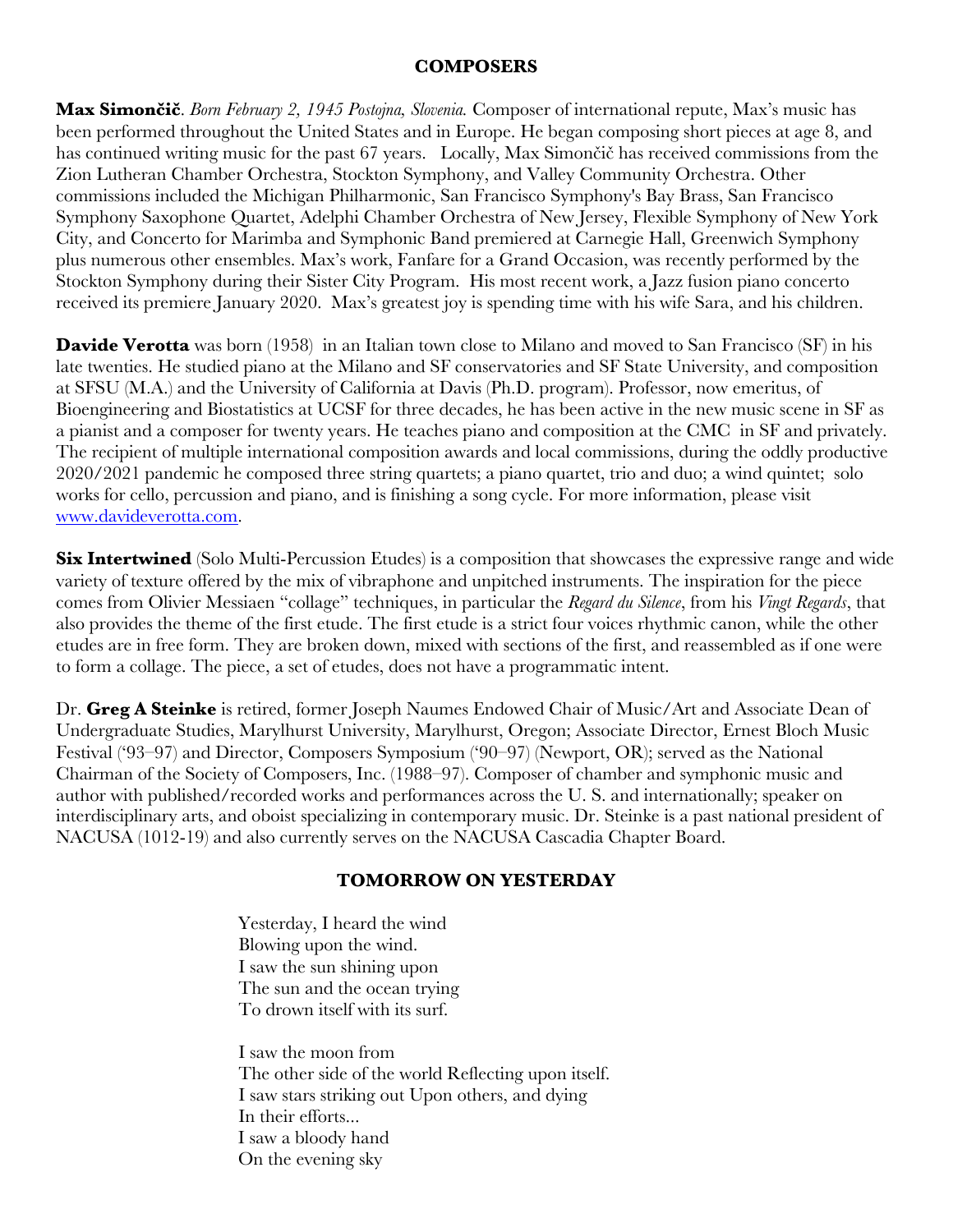Reaching out for infinity And finding man's emptiness; The wind began to blow upon the wind.

#### *K'os Naahaabii (Don Jordan) from* NOTES FROM THE CENTER OF THE EARTH © 1974, Blue Oak Press, Auburn, CA

. **Brian Field** began his musical endeavors at age eight with the study of piano, and began his first serious compositional efforts at sixteen. He earned his undergraduate degree in music and English literature from Connecticut College. At Connecticut, he studied composition with Noel Zahler. Mr. Field continued his musical studies at the Juilliard School in New York City where he was awarded his Master of Music degree. At Juilliard he was a student of Milton Babbitt. From Juilliard, Mr. Field attended Columbia University, earning his Doctorate and studied composition with George Edwards and Mario Davidovsky.

I composed *FIRE*, for piano solo, as a reflection on the forest fires raging across California and the American West on a recurring, and increasingly alarming basis. The work starts with a "spark," that flickers and quickly spreads, growing more complicated. The fire begins to rage loudly, and across register, building to a climax which eventually becomes more controlled, as it burns itself out and dies.

**Sheli Nan** composes music that defies boundaries. She is a composer, teacher, pianist, harpsichordist, percussionist and author. Her Baroque and Classical training coupled with having lived all over the world produce a unique sound; a 21st century harmony. Giving credit to earlier musical iterations what she composes is fresh, invigorating, accessible and moving. Her music is performed locally, regionally, nationally and internationally. She composes from solo harpsichord and piano up to string quartets, chamber music and orchestra. Her choral music encompasses opera, (and librettos) Oratorios and Requiems. Sheli has over 100 pieces in the ASCAP library that have been published by PRB Productions, Screaming Mary Music, and Tech-Clazz Publishing Co. In addition to her classical performances 12 of her CDs, representing a third of her output and can be listened to on Spotify.

How many choices do we have, really? Can we harness the urge to escape death's nasty claws just one more time? Can we cheat death as the smells of smoke and doom engulf our homes, our neighborhoods, our cities? In every facet of our lives, BREATHING, BURNING, ACHING, we're always calculating another way to escape. Windows must be closed; on the inside, air purified, children and animals protected. And on the outside; COVID lurks—peeking from behind a friend's outstretched touch, a stranger's cough, the ride from the wind of a bicycle passing... We inhabit a spiraling world beyond our reach... BUT WAIT... DEATH in its sad majesty visits so many of our people as we watch the emperor with no clothes remove his mask grinning his teeth

**Jacob E. Goodman**, founder of the New York Composers Circle in 2002, is Professor Emeritus of mathematics at City College of New York. He studied composition with, among others, Ezra Laderman and David Del Tredici. His music has been performed in California, New York, Nebraska, Delaware, Toronto, Buenos Aires, Croatia, and Japan. Recent compositions include three song cycles; a set of six intermezzi for piano; a quintet for flute, piano, and strings; a set of variations for flute, violin, cello, and piano; a prelude for saxophone and piano; a duo for cello and piano; a set of nocturnes for violin and piano; three bagatelles for piano; a string quartet; a set of variations for orchestra; two more for for piano; and a piano fantasy; as well as the score for the documentary film Meet Me at the Canoe, produced for the American Museum of Natural History by his daughter Naomi Goodman-Broom.

Ten Variations on Fragments of a Mussorgsky Theme was written by selecting several fragments of the Promenade in Mussorgsky's Pictures at an Exhibition and using their melodic, harmonic, or rhythmic content as raw material for constructing brief variations. The latter are in major and minor keys, one in a "mock pentatonic" mode, another a waltz, all in a variety of styles.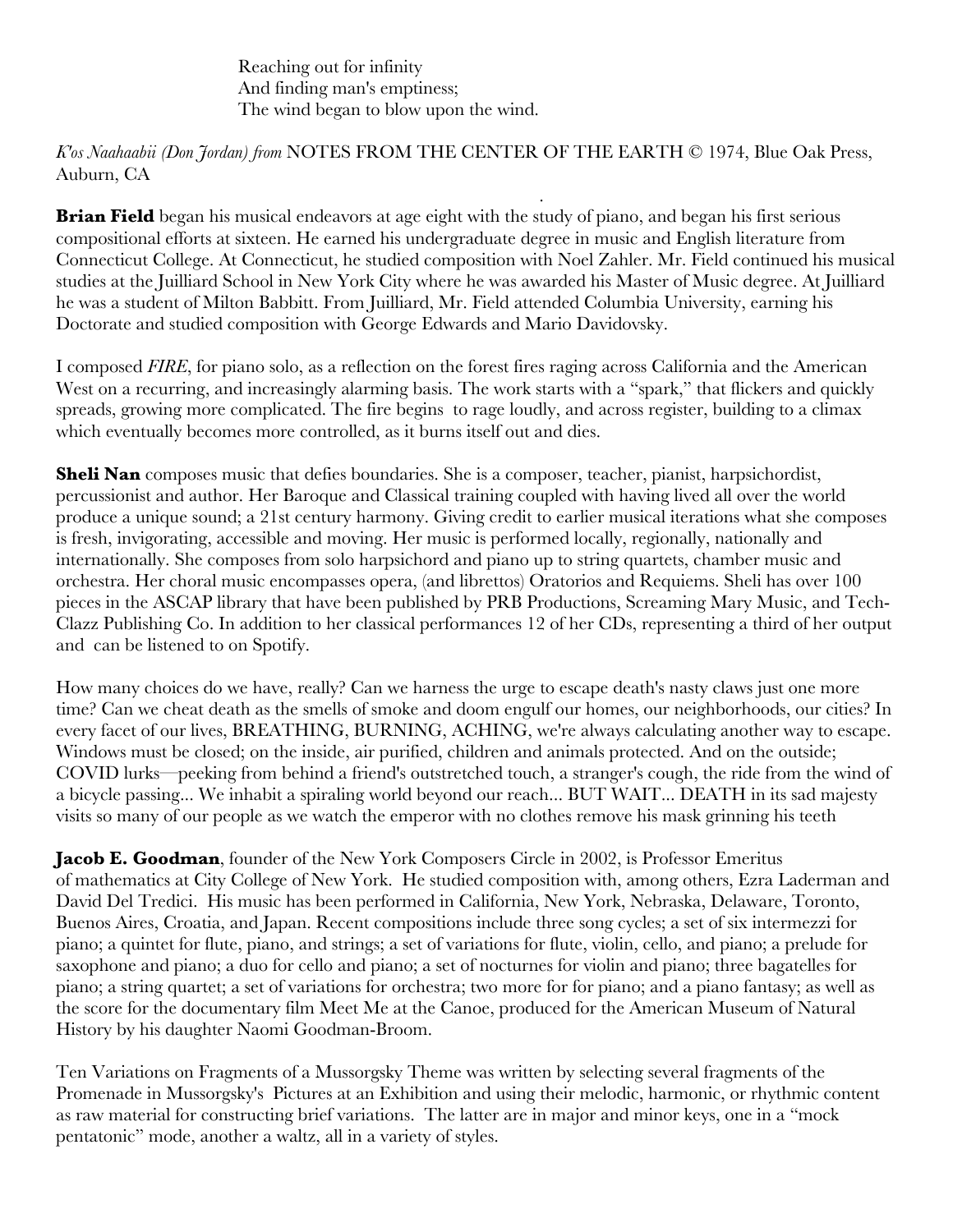Award-winning composer **Adrienne Albert** (ASCAP) has had her chamber, choral, vocal, orchestral and wind band works performed throughout the U.S. and across the globe. Her music is widely known for its "melodic and lyrical beauty" and "whimsy and playfulness". Having previously worked as a singer with composers such as Stravinsky, Bernstein, Glass, and Schuller to name a few, Albert began composing her own music in the 1990s. Her music has been supported by noteworthy arts organizations including the National Endowment for the Arts, ACF, Meet TheComposer/Rockefeller Foundation, Subito Awards, MPE Foundation, ACME, and yearly ASCAP awards. She has been composer-in-residence and a visiting composer at numerous colleges and universities in NY, California, Alaska, and Colorado. A graduate of UCLA, Albert studied composition with Stephen Mosko, and orchestration with Albert Harris. Her music is widely recorded, published by Kenter Canyon Music (ASCAP) and can be found on her website: www.adriennealbert.com.

**L (no dot) PETER DEUTSCH** lives in Sonoma County, California. An experienced singer, he currently performs with Circa 1600. His compositions range in idiom from Renaissance to post-tonal, using a large harmonic palette centered around modal scales: he enjoys creating "new wine in old bottles," using older forms as containers for modern material. Performed works include three choral commissions in 2008-2012, "Departure" for string quartet in 2011, "Mountain Journey" for brass quintet in 2015, "Ocean Air" for piano trio by Trio Casals in 2017, and a variety of other pieces for instrumental and vocal ensembles. His published work is distributed on the Internet at www.jwpepper.com/myscore/lpd; his recorded music (on 7 CDs since September 2016) is distributed on the Navona label from PARMA Recordings.

This short piece is a successor to my trio "A Rest on the Road" for piano, clarinet, and viola. The mixture of strongly metrical and more fluid rhythms in "The Road Continues" hopes to evoke feelings of alternately striding and strolling along a country road.

**Allen Shearer** has been awarded the Rome Prize Fellowship, the Aaron Copland Award, residencies at the MacDowell Colony, and grants from the National Endowment for the Arts. His recent focus is opera: *The Dawn Makers*, on a libretto by Claudia Stevens, was premiered at Herbst Theatre by Composers, Inc.; the premiere production of his *Middlemarch in Spring* was named one of the Ten Best Operatic Events of 2015 by the San Francisco Examiner and one of the year's noteworthy events in classical music worldwide by the Encyclopedia Brittanica; and *Howards End, America* premiered in San Francisco in 2019. His *Three Lyrics*, a work written at the Copland House, won the Sylvia Goldstein Award. *Thinking Thoughts* for violin and piano was selected for performance at the 2021 convention of the NACUSA. Allen Shearer is a founding director of Sonic Harvest and a member of the board of Ninth Planet.

*Soliloquy* was written for violist Nancy Ellis, who premiered it in 2009 at Old First Church, San Francisco on Composers, Inc.'s concert series.

**Corliss Kimmel** is a percussionist, filmmaker and composer in Anchorage, Alaska. She has had many of her works performed by the Anchorage Civic Orchestra as well as orchestras in Fairbanks and Kodiak, Alaska.

Four movements representing four of the composer's cats, depicting each cat's personality. Piwo - the quick and playful kitten. Zepp - the big stern grandpa. Mason - the trickster and troublemaker. Spencer - the horrified cat with moments of calm.

**Karl Schmidt** attended Lawrence University (Appleton, Wisconsin), graduating in 1959 with a BA in English with minors in Theatre and Music. During these years he studied clarinet with Clark Brody, principal clarinetist of the Chicago Symphony, wrote and recorded incidental music for "The Red Shoes", and recorded an album of jazz entitled "Windy City Profile". Since becoming active in NACUSAsf and the Monterey Composer's Forum in 2006 he has composed and arranged many classical and pop pieces, mostly for small ensembles and symphonic wind ensembles. He is principal clarinetist with the South Bay Philharmonic Orchestra, regularly plays clarinet and saxophone with woodwind quartets, quintets and two 20-piece jazz Big Bands. A member of ASCAP, his works and performances are available on his website: *www.karlschmidtmusic.com*